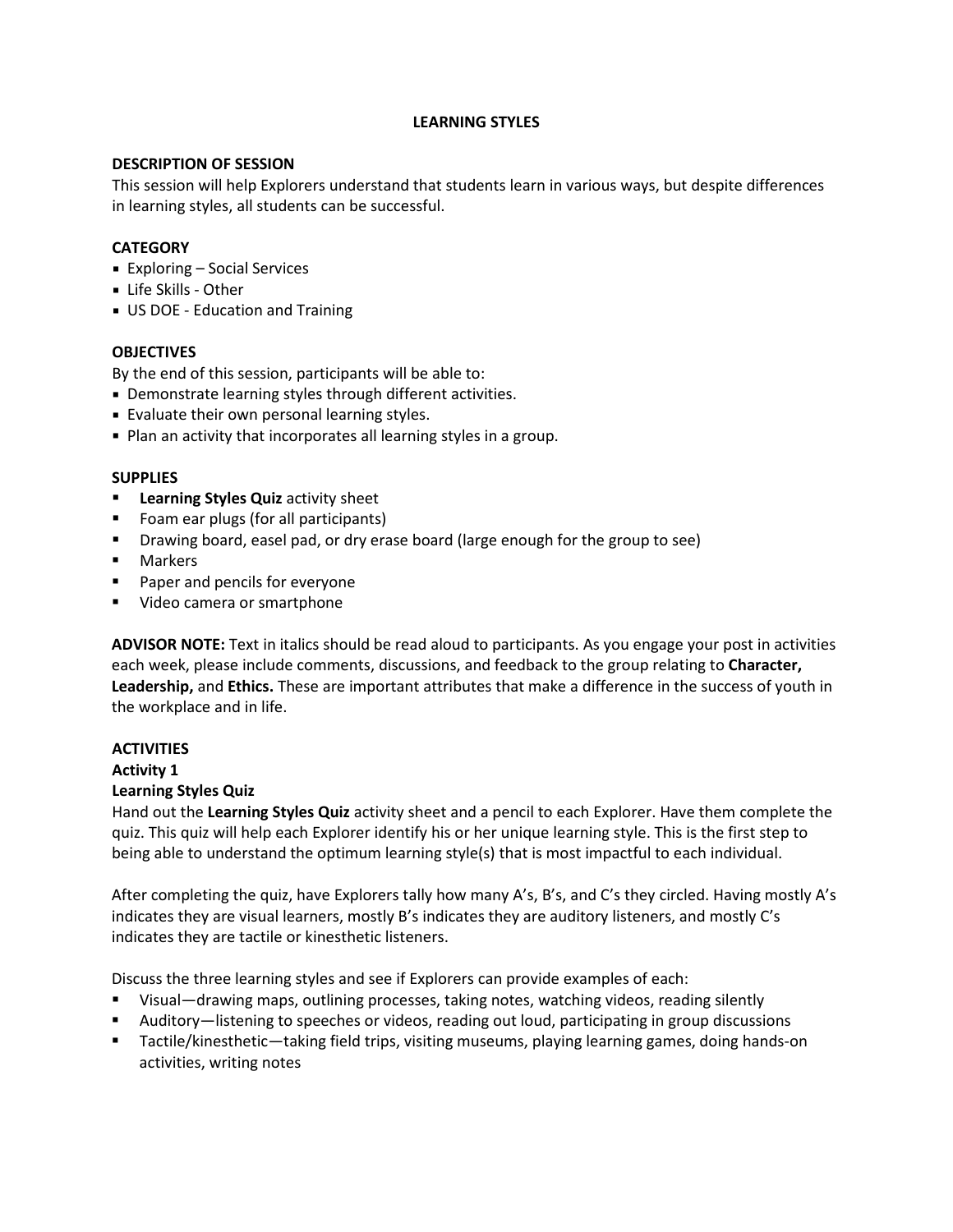# **Activity 2 Listening Activity**

This activity has three parts, each of which will demonstrate a different learning style.

Part 1: Pass out the ear plugs and have everyone insert them. Then draw—without writing words or speaking—the introduction to a famous speech (the Gettysburg Address, Martin Luther King Jr.'s "I Have A Dream," etc.) on the drawing board or easel pad. After you have drawn a sequence of the speech, have participants remove their ear plugs and ask them what you were communicating.

Part 2: Stand and read aloud to the group another famous speech or poem (perhaps one by Ogden Nash or Robert Frost, but not something already memorized by the participants). Instruct the group not to take notes. When you are finished, ask the group to reconstruct the speech or poem.

Part 3: Write on the board or easel pad another poem or speech (perhaps something by Dr. Seuss or Rudyard Kipling) while the group copies it word for word. When you are finished, have the participants put away their notes and as a group recite the poem or speech.

Ask: *Which of the three parts of Activity 2 was most comfortable and why?*

Tell Explorers: *When teachers communicate, they are addressing auditory learners, visual learners, and tactile learners. The teacher has a learning style that makes delivery most comfortable, and the learners have a reception style that helps them retain information most comfortably.*

## **Activity 3**

## **Video Learning Preference**

Say: *Our post will be making a video about \_\_\_\_\_\_\_\_\_\_\_\_\_\_\_\_\_ (safety, how-to, a favorite event, etc.).*

Tell the Explorers to divide up into three working groups: script writers; set and costume designers; and videographers. Say: *Join the group that is most comfortable to you. The script writers are more verbal/logical. The set and costume designers are more visual/creative. The videographers are more physical/auditory.*

Convey that most people utilize different learning styles depending on the situation, but in this case they will be doing a specific task aligned to a specific learning style.

Give the Explorers about 20 to 30 minutes to write and film the video.

After the video is complete, initiate a discussion about the tasks Explorers performed in their small groups. Have Explorers share whether the learning style they used in this project was a good fit for them. Ask why or why not they felt that way.

## **Activity 4**

## **Determining Others' Learning Style**

Ask: *Is there a good way to determine the learning style of someone you are communicating with?*

See if Explorers can offer any suggestions, then say: *Listen to them talk or describe something they are doing or enjoy doing. What words do they use—see, hear, tell, do, listen, understand? Are these words that would give you an indication as to which learning style they lean toward?*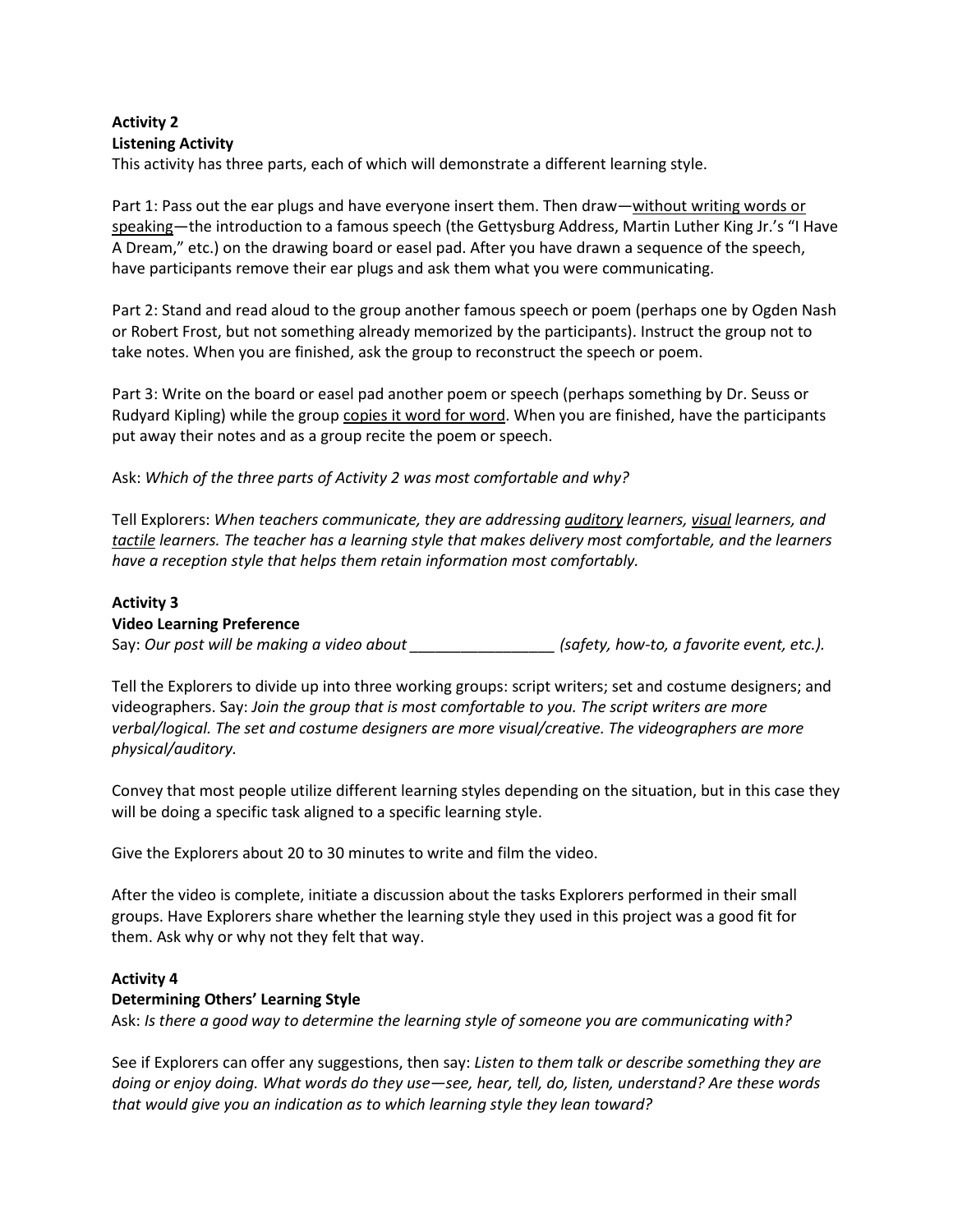Begin to really pay attention to people's words. How do they ask you questions? How do they describe a *recent event, a vacation, or something they enjoyed? Practice on your family and friends and learn to pay attention to these subtle clues.*

Another good tool to help you determine their preference would be to find out how they would like you *to provide a complex set of directions.*

- *Do they ask you to repeat it verbally while they listen again?*
- *Do they want you to write it down?*
- *Do they want you to point out which direction to head?*
- *Do they want you to draw a map?*

## **ADVISOR NOTE**

Some sample questions are below. They are designed to help the participants apply what they have learned to their own interests. You are welcome to use these questions or develop your own questions that relate to your post or specific focus area.

#### **REFLECTION**

- *What is the teacher attempting to do in every class?*
- *What are the multiple learning styles a teacher must address?*
- *Why is it important to use different learning styles?*
- Can you use a variety of learning styles in all situations, even in math, chemistry, labs, etc.? (If yes, *how can you make a difference via learning styles? If no, why not?)*
- *What did you do during the meeting?*
- *What did you learn that caused you to think differently about the subject?*
- *How will this make a difference for you in the future?*

## **ADVISOR'S PARTING THOUGHT**

The Advisor closes the meeting with a brief message that connects the meeting's activities with the post's area of interest and adds a note of inspiration or a positive challenge.

## **ADVISOR AND OFFICER REVIEW**

After the meeting, address the following:

- **If the Identify what was successful about the meeting.**
- **If Identify what needed improvement.**
- Schedule an officer and Advisor planning meeting to prepare for the next post meeting or activity.

Links to other websites are provided for your convenience and information only. When you click on a link to another website, you will be leaving this website. The fact that we provide links to other websites does not mean that we endorse, authorize, or sponsor the linked website, or that we are affiliated with that website's owners or sponsors. Unless otherwise indicated, the linked sites are not under our control and we are not responsible for and assume no liability for the content or presentation of any linked site or any link contained in a linked site, or any changes or updates to such sites. Your use of a linked site and its content is at your sole risk and may be subject to restrictions and/or limitations. Always take care to abide by the linked site's terms of use, including any permission requirements/guidelines.